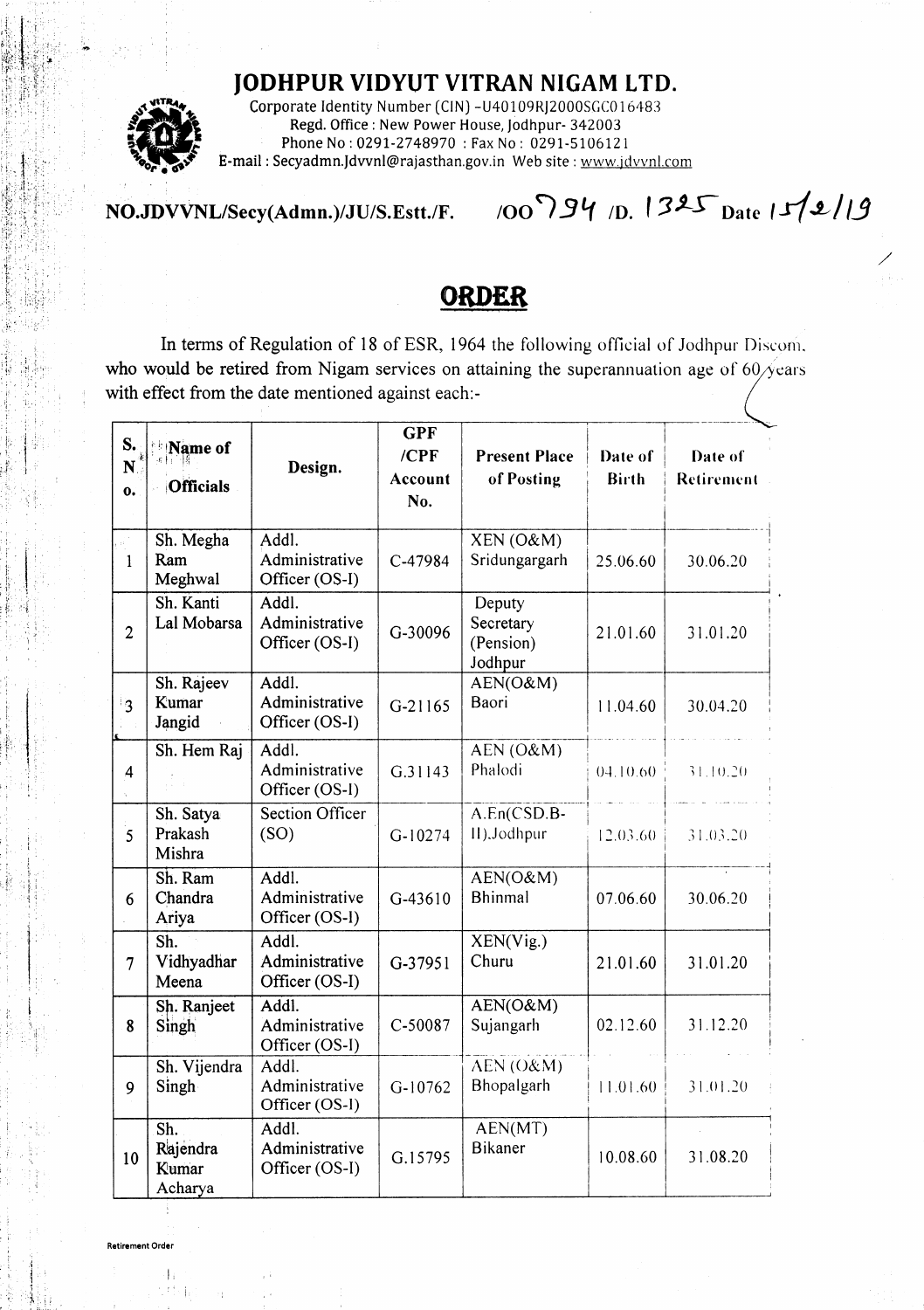|               | Sh.         | Addl. Private   |           | TA to MD,           |          |          |
|---------------|-------------|-----------------|-----------|---------------------|----------|----------|
|               | Mahendra    | Secretary       |           | Jodhpur             |          |          |
| 11            | Kumar       | (Personal       | $G-10664$ |                     | 11.10.60 | 30.11.20 |
|               | Daiya       | Assistant)      |           |                     |          |          |
|               | Sh. Sahdev  |                 |           |                     |          |          |
| 12            |             | Statistician    | G-46951   | CE(BZ)              | 16.07.60 | 31.07.20 |
|               | Singh       |                 |           | <b>Bikaner</b>      |          |          |
|               | Sh.Bhawani  | Assistant       |           | AEN(CSD-A-          |          |          |
| 13            | Singh       | Administrative  | $G-10278$ | I)Jodhpur           | 08.09.60 | 30.09.20 |
|               |             | Officer (OS-II) |           |                     |          |          |
|               | Sh.         | Assistant       |           | AEN(O&M)            |          |          |
| 14            | Vashudev    | Administrative  | G-32675   | Jalore              | 12.07.60 | 31.07.20 |
|               | Singh       | Officer (OS-II) |           |                     |          |          |
|               | Sh.Dinesh   | Assistant       |           | AEN(Vig             |          |          |
| 15            | Pandiya     | Administrative  | $G-15012$ | DC)Bikaner          | 25.04.60 | 30.04.20 |
|               |             | Officer (OS-II) |           |                     |          |          |
|               | Sh.Vijay    | Assistant       |           | $AEN(C-$            |          |          |
| 16            | Kumar       | Administrative  | G-5224    | I)SGNR              | 01.07.60 | 30.06.20 |
|               |             | Officer (OS-II) |           |                     |          |          |
|               | Sh.Sudhir   | Assistant       |           | TA to MD,           |          |          |
| 17            | Chandra     | Administrative  | G-11055   | Jodhpur             |          |          |
|               | Vyas        | Officer (OS-II) |           |                     | 02.08.60 | 31.08.20 |
|               |             |                 |           |                     |          |          |
|               | Sh.Champa   | Assistant       |           | $AEN(O\&M)$         |          |          |
| 18            | Lal         | Administrative  | G-13589   | Sadri               | 03.07.60 | 31.07.20 |
|               | Н.          | Officer (OS-II) |           |                     |          |          |
|               | Sh.Bhera    | Assistant       |           | AEN(O&M)            |          |          |
| 19            | Ram         | Administrative  | G-12583   | Sanchore            | 21.07.60 | 31.07.20 |
| $\frac{1}{2}$ |             | Officer (OS-II) |           |                     |          |          |
|               | Sh.Hanjari  | Assistant       |           | XEN(Vig)            |          |          |
| 20            | Singh       | Administrative  | G-37187   | Jalore              | 03.03.60 | 31.03.20 |
|               |             | Officer (OS-II) |           |                     |          |          |
|               | Sh.Umesh    | Assistant       |           | XEN(DD)             |          |          |
| 21            | Jain        | Administrative  | $G-12588$ | Jodhpur             | 06.02.60 | 29.02.20 |
|               |             | Officer (OS-II) |           |                     |          |          |
|               |             |                 |           |                     |          |          |
|               | Sh.Umaid    | Assistant       |           | AEN(O&M)<br>Borunda |          |          |
| 22            | Singh       | Administrative  | G.12593   |                     | 01.03.60 | 29.02.20 |
|               |             | Officer (OS-II) |           |                     |          |          |
|               | Sh.Sheyo    | Assistant       |           | AEN(O&M)            |          |          |
| 23            | Ram         | Administrative  | G-35097   | <b>Bhadra</b>       | 20.12.60 | 31.12.20 |
|               |             | Officer (OS-II) |           |                     |          |          |
|               | Sh.Ashok    | Assistant       |           | AEN(O&M)            |          |          |
| 24            | Kumar       | Administrative  | $G-13521$ | Pindwara            | 28.04.60 | 30.04.20 |
|               |             | Officer (OS-II) |           |                     |          |          |
|               | Sh.Deen     | Assistant       |           | XEN(DD)             |          |          |
| 25            | Dayal       | Administrative  | $G-15242$ | Bikaner             | 20.05.60 | 31.05.20 |
|               | Acharya     | Officer (OS-II) |           |                     |          |          |
|               | Sh.         | Assistant       |           | AEN(O&M)            |          |          |
| 26            | Tansukh Lal | Administrative  | G-43752   | Salasar             | 08.03.60 | 31.03.20 |
|               |             | Officer (OS-II) |           |                     |          |          |
|               |             |                 |           |                     |          |          |

 $\mathbf i$ 

 $\frac{1}{2}$ 

iil ' '.t !. " ::i: i. . i',. ,li <sup>r</sup>  $k_{\rm max}$  is i,,,::A, I <sup>l</sup>  $: \mathbb{N}^{\mathbb{N}}$ 

 $\mathbf{I}_i$ 

¦⊾

 $\gamma$  ,  $\gamma$  ,  $\gamma$  ,  $\gamma$ 

l . :.: <sup>l</sup> i:,. Ir l, l:, :trt::. i., ...,',i: i,.:tttt.  $\sim$  1

 $, \, \mathrm{m}$ ',.!.; ) ':l :. '.,,i  $\sim$   $\sim$   $\sim$  ,  $\sim$  $\sim$  ari l,: .l'.:!,' I,

 $\vdash$  ,  $\land$   $\vdots$ !: . ii.i:i  $: \mathbb{R}^1 \times \mathbb{R}^3$  $\ell_{\rm M}^{\rm SM}$  : 'I il: <sup>j</sup> '..:,

> lri:  $\frac{1}{2}$

l.

li

 $\mathbf{i}$ 

È  $\bar{\gamma}$  $\epsilon_{\rm T}$ 

 $\frac{1}{4}$ ,  $\frac{1}{9}$ ,

 $\hat{V}$ 

.<br>Retirement Order

ja.<br>P

 $24$ 

 $\frac{1}{1-\frac{1}{2}}$  .

(**R. D. Barath**)RAS Secretary (Admn.) Jodhpur Discom, Jodhpur